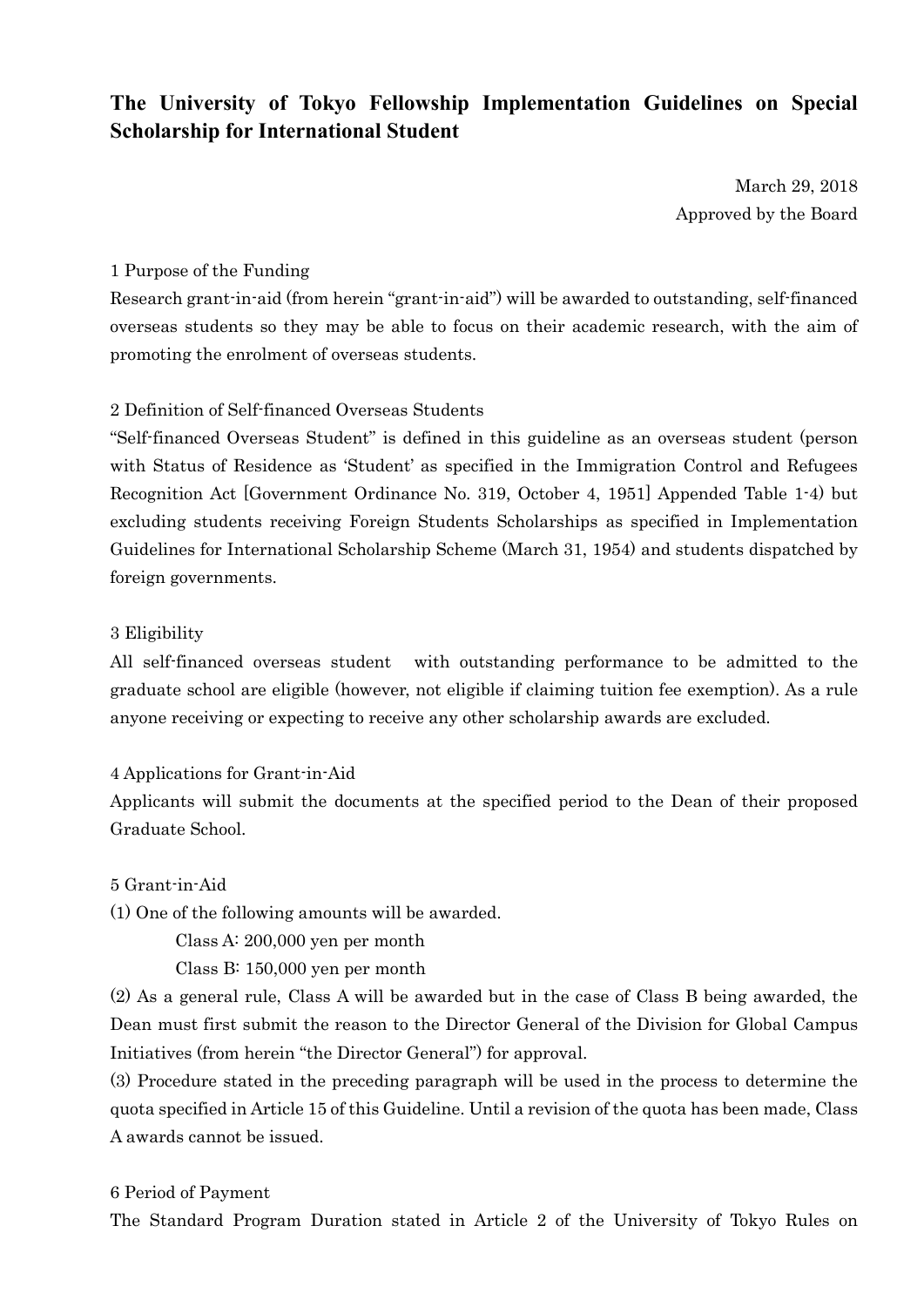Graduate School will apply. (Including period for Research Student (Maximum 1 year)).

## 7 Selection of Recipient

The Dean will select and notify the recipient having judged all applicants against the eligibility criteria stated in Article 3 and based on the aim of Article 1 while keeping within the quota specified for each department in Article 15.

The Dean will inform the Director General of the decision.

### 8 Payment of Grants-in-Aid

Having confirmed enrolment of the student the grant-in-aid will be paid directly into the bank account of the recipient every quarter.

### 9. Cessation and Resumption of Grant-in-Aid

(1) If the recipient takes a leave-of-absence or is due to be absent for one month or more (including cases where they leave Japan for periods longer than one month), the Dean shall promptly inform the Director General in writing. The Director General shall cease the payment of the Grant-in-Aid base on this report. However, in cases where the recipient is studying overseas without taking leaveof-absence, receiving research instructions elsewhere, or is away from the University on academic research, and if both the supervising faculty and the Dean determine and report to the Director General in writing that the payment should be continued, the Director General may continue to allow the payment to be made without cessation.

(2) Person whose payment of the grant-in-aid has been stopped due to the preceding item shall be able to have the payment resumed by the Director General, once they inform the Director General through the Dean in writing that the reason for the cessation has finished

### 10 Termination of Grant-in-Aid

Payment of the grant-in-aid will be terminated if any one of the following points apply to the recipient and the Dean promptly informs in writing which the Director General accepts.

- (1) on withdrawal from the University or transfers to another university
- (2) on being suspended from the university
- (3) on demonstrating poor academic performance
- (4) on failing to report the outcome of the research each year
- (5) when the grant-in-aid is no longer required by the recipient
- (6) when it is demonstrated for any reason that the recipient is unsuitable as a recipient.

# 11 Repayment of Grant-in-Aid

The recipient can be required to repay the amount in part or full of any grant-in-aid payment already made when the recipient withdraws, takes leave-of-absence or has been deemed unsuitable as a recipient.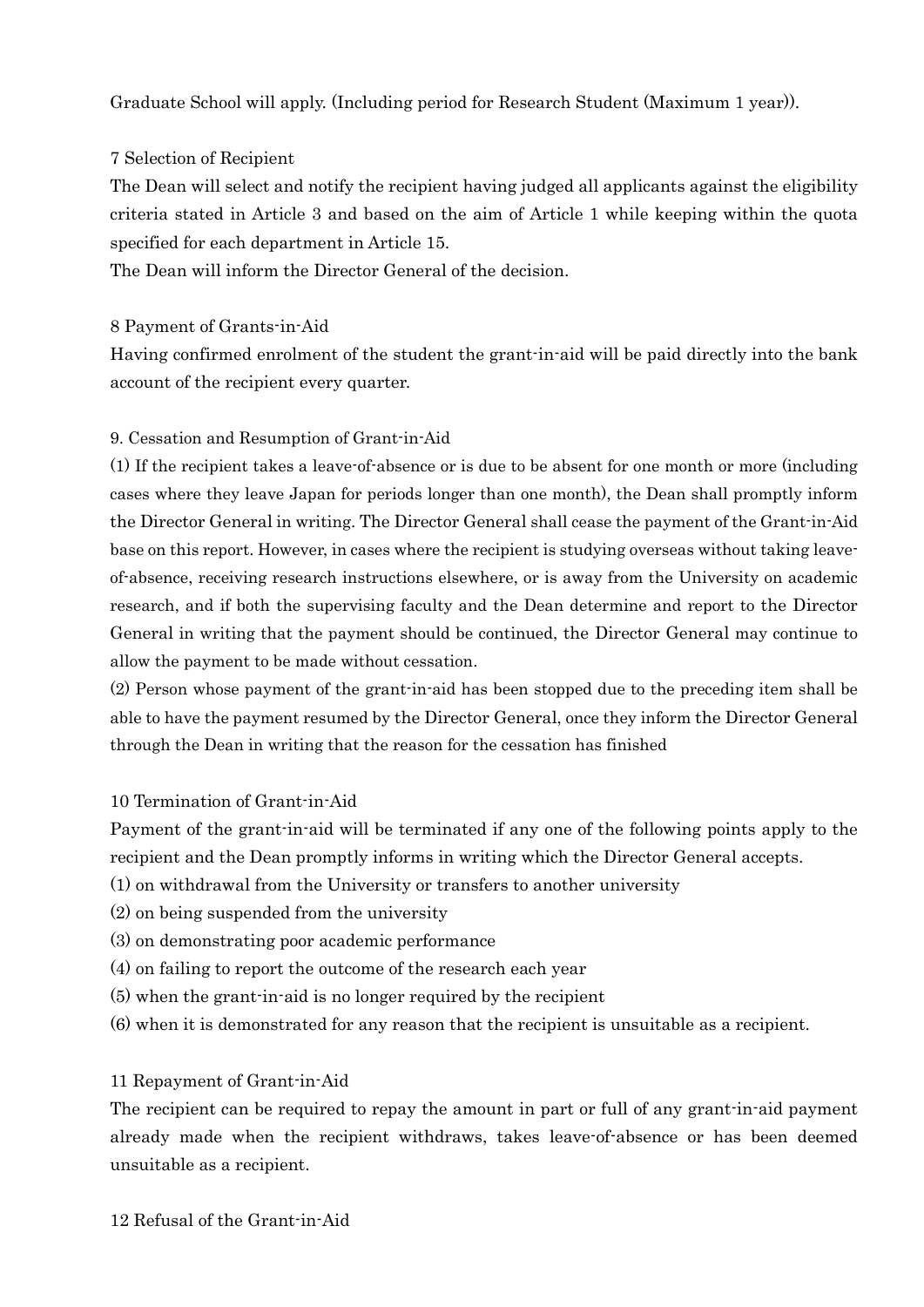The recipient can decline to receive the grant-in-aid via the Dean.

13 Notification of Changes

The Dean must promptly notify the Director General of any changes to important information such as the recipient's address, name, contact details etc.

14 Submission of Reports

The recipient must submit a research progress report which has been approved by the Dean to the Director General at the end of each year.

15 Determination and Allocation of Quota

(1) The Director General will determine the quota for each department using Class A as standard.

(2) The Director General will notify each department of the quota

(3) If Class B is awarded as specified in Item 3 of Article 5, the conversion rate of four thirds must be applied to the quota.

As a general rule, once the conversion rate has been applied to the quota, the number after the decimal point will be returned to the Director General. However, in the case of the department taking burden of the deficit, it is possible to round up the number after the decimal point.

(4) The quota will be allocated in April and September. Should a Dean wish to reallocate at a later date than this period due to prospective recipients not being present, the Dean shall notify the Director General of this matter. the Director General shall then decide whether or not to allow reallocation.

16 Details of Implementation

In addition to the provisions of this guideline, other matters concerning the implementation of the grant-in-aid shall be prescribed by the Director General as and when necessary.

Supplementary Provisions This guideline will come into force from July 8, 2004

Supplementary Provisions This guideline will come into force from April 1, 2010

Supplementary Provisions This guideline will come into force from April 1 2012

Supplementary Provisions This guideline will come into force from April 1 2015

Supplementary Provisions